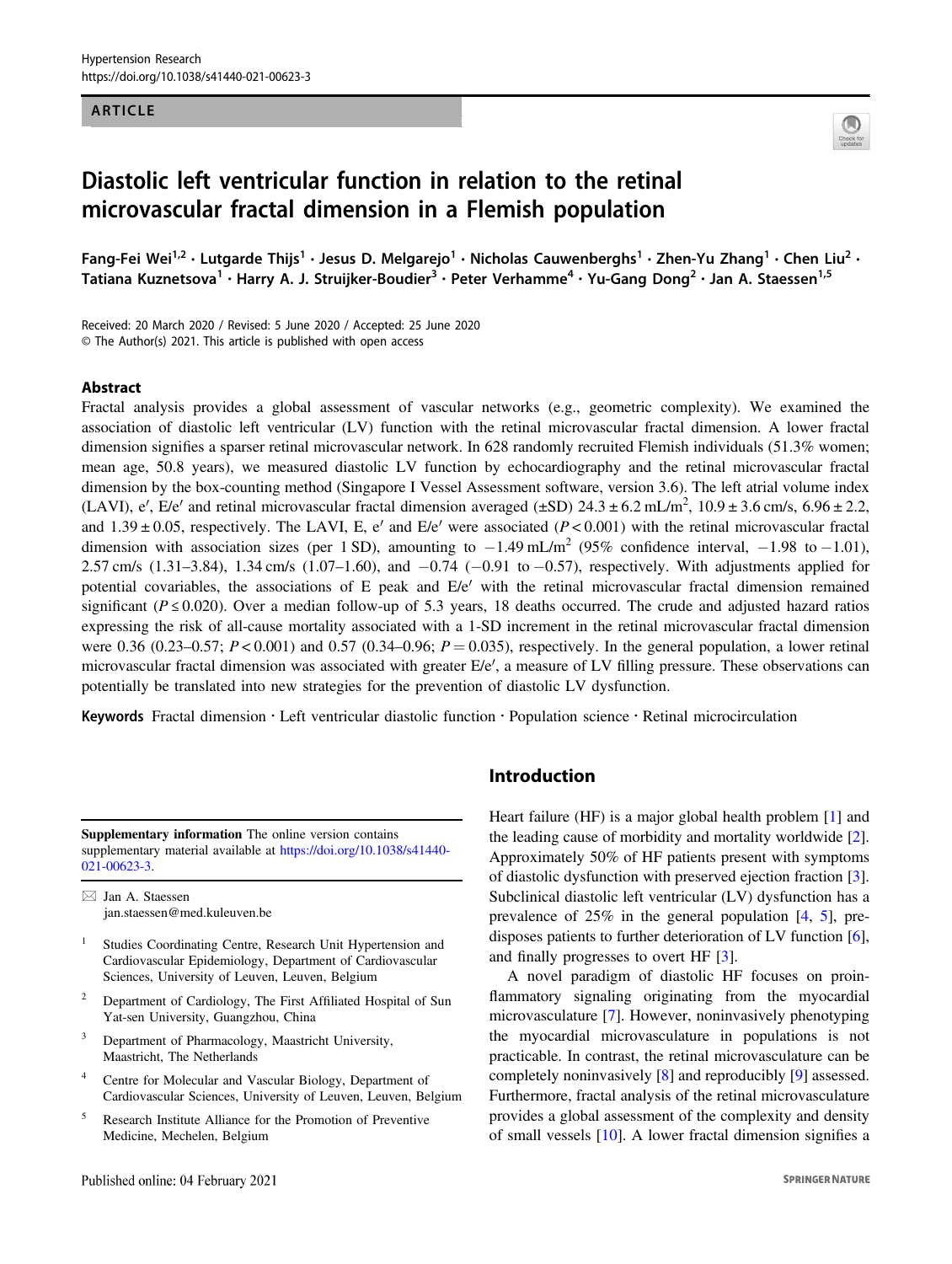sparser retinal microvascular network. The retinal microvascular fractal dimension predicts long-term microvascular complications in patients with diabetes [[11\]](#page-6-0) and the incidence of coronary mortality in the general population [\[12](#page-6-0)]. Along these lines, the retinal microvasculature might provide a window representative of the microcirculation throughout the human body, including the myocardium. To test the hypothesis that diastolic LV function might be related to microcirculatory dysfunction [\[7](#page-6-0)], we examined the association of echocardiographically assessed diastolic LV function with the retinal microvascular fractal dimension in a Flemish population study [[13\]](#page-6-0).

#### **Methods**

#### Study population

The Flemish Study on Environment and Genes in Relation to Health Outcomes (FLEMENGHO) complies with the Helsinki declaration for research in humans [[14\]](#page-6-0). The Ethics Committee of the University Hospitals Leuven approved the protocol. FLEMENGHO participants were recruited from a geographically defined area in northern Belgium. Enrollment of FLEMENGHO participants started in 1985. From August 1985 until November 1990, a random sample of households living in a geographically defined area of northern Belgium was investigated with the goal of recruiting an equal number of participants in each of six subgroups by sex and age (20–39, 40–59, and  $\geq 60$  years). All household members with a minimum age of 20 years were invited to take part, given that the quota of their sexage group had not yet been satisfied. From June 1996 until January 2004, recruitment of families continued using the former participants (1985−1990) as index persons and including teenagers [\[15](#page-7-0)]. The initial participation rate was 78.0%. The participants were repeatedly followed up. In all study phases, we used the same standardized methods to assess the clinical characteristics of the participants, to administer questionnaires and to ascertain the incidence of adverse health outcomes. At each contact, participants gave or renewed informed written consent. From 2005 until 2014, the re-examination included echocardiography (reexamination rate, 80.3%). Of 964 participants, we excluded 43 subjects because of atrial fibrillation  $(n = 10)$  or paced heart rhythm  $(n = 3)$  or because of insufficient quality of the echocardiographic recordings ( $n = 30$ ). Of 921 participants, 631 had both gradable echocardiographic and retinal images available for analysis. We additionally excluded three participants because the left atrial volume index or retinal microvascular fractal dimension was more than three SDs away from the population mean. Thus, the number of participants statistically analyzed totaled 628.

#### Retinal photography

Participants were asked to refrain from heavy exercise, smoking, and drinking alcohol or caffeine-containing beverages for at least 3 h prior to being examined. We applied a nonmydriatic approach in a dimly lit room to acquire retinal photographs, one image per eye in each participant, with the Canon Cr-DGi retinal visualization system and the Canon D 50 digital camera (Canon Inc., Medical Equipment Group, Utsunomiya, Japan). After centering the image on the optic disk as shown in Supplementary Fig. 1, we measured a range of retinal microvascular traits using the validated computer-assisted program SIVA (Singapore I Vessel Assessment, version 3.6, Singapore Eye Research Institute, Singapore). The retinal vascular fractal dimension quantifies the complexity of the branching pattern of the retinal vascular tree and is computed using a box-counting method, with larger values indicating a more complex branching pattern. It is derived from the gradient between the logarithm of the number of boxes (log n) plotted against the box size (log  $\varepsilon$ ) [\[16](#page-7-0)]. For the retinal microvascular fractal dimension, the intraobserver Qi-Fang Huang (Q-FH) variability expressed as a percentage of the average value and the intraclass correlation coefficient were 1.4% and 0.99 [\[17](#page-7-0)]. The corresponding interobserver (F-FW and Q-FH) estimates were 2.3% and 0.95 [\[17](#page-7-0)].

#### Echocardiography

Echocardiographic measurements and retinal photographs were obtained on the same examination day. Echocardiographic images were acquired and analyzed off-line according to current guidelines [[18\]](#page-7-0). Previous publications have described the procedures applied for acquisition and the off-line analysis of the echocardiographic measurements in detail. In short, echocardiographic images were obtained with a Vivid7 Pro device (GE Vingmed, Horten, Norway) interfaced with a 2.5–3.5 MHz phased-array probe. For offline analysis, we applied EchoPac software, version 4.0.4 (GE Vingmed, Horten, Norway) and averaged the measurements over three heart cycles. Left atrial volume was calculated using the prolate ellipsoid method. We determined the peak early (E) and peak late (A) diastolic velocities of the transmitral blood flow from the pulsed Doppler signal as well as the peak early  $(e')$  and peak late  $(a')$ velocities of the mitral annular movement by tissue Doppler imaging (TDI), with velocities averaged over four acquisition sites (septal, lateral, inferior, and posterior). The intraobserver reproducibility of the single observer in the study, defined as the 2-SD interval about the mean of the relative differences between duplicate readings, across the four TDI sampling sites, ranged from 4.5% to 5.3% for e' and from 4.0% to 4.5% for a'  $[6]$  $[6]$ .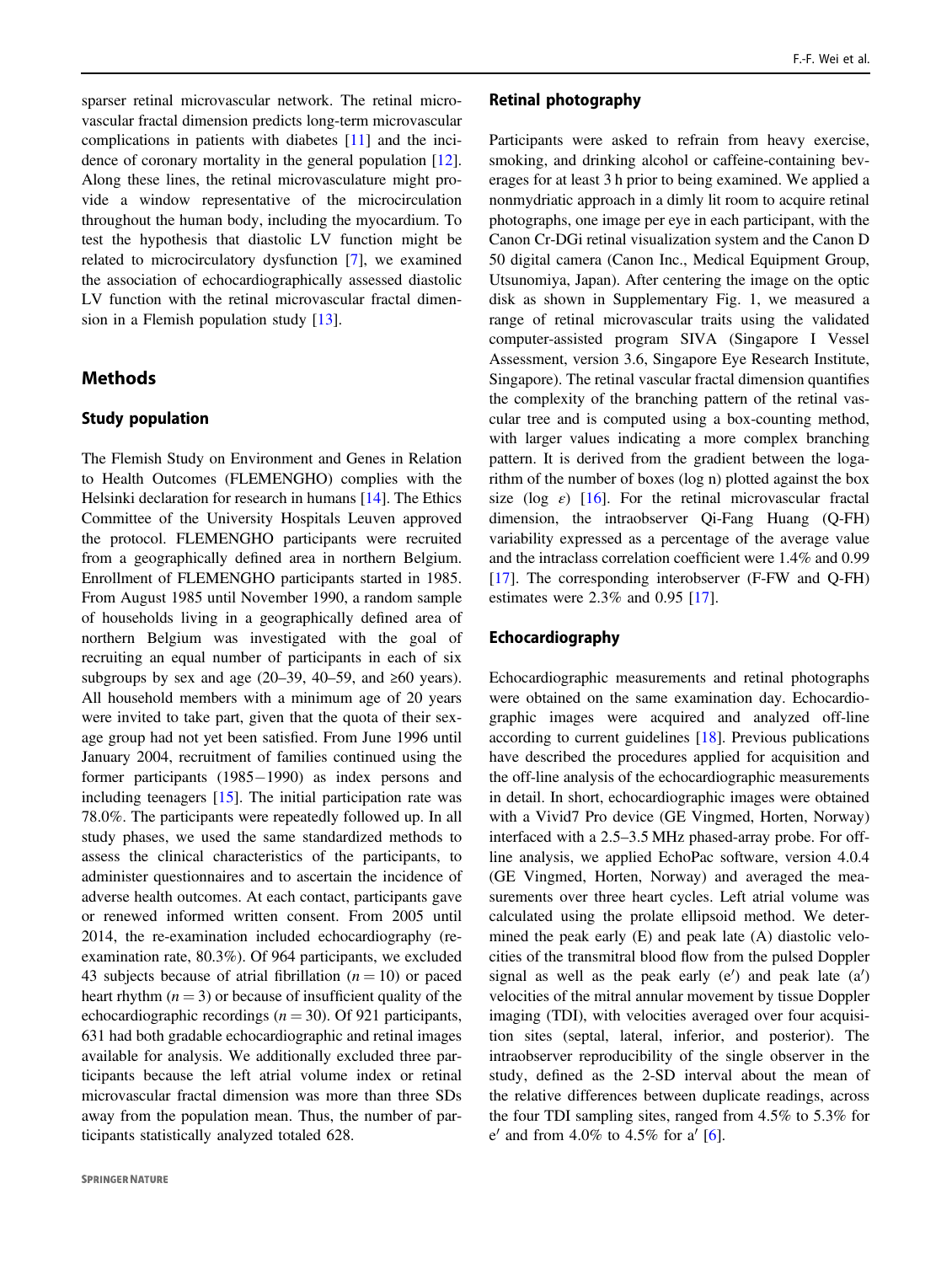#### Ascertainment of mortality

At annual intervals, we ascertained the vital status of all participants via the National Population Registry (Brussels, Belgium). The cause of death was ascertained by record linkage with the Flemish Registry of Death Certificates. Linkage was achieved with permission of the Belgian Data Protection Authority ([https://www.dataprotectionauthority.be](https://www.dataprotectionauthority.be/)).

#### Statistical analysis

For database management and statistical analysis, we used SAS software, version 9.4 (SAS Institute Inc., Cary, NC, USA). We compared means and proportions by the large sample z-test or ANOVA and by the  $\chi^2$ -statistic, respectively. The central tendency (spread) was represented by the arithmetic mean (SD) for normally distributed variables and by the geometric mean (interquartile range) of logarithmically transformed variables. Statistical significance was a two-sided  $\alpha$ -level of 0.05.

In exploratory analyses, we determined the differences in echocardiographic measurements across thirds of the retinal microvascular fractal dimension distribution. We applied mixed models to model the association of LV traits with the retinal microvascular fractal dimension while accounting for clustering within families (random effect). We expressed the differences in the echocardiographic measurements in relation to the retinal microvascular fractal dimension per 1-SD increment. In multivariable-adjusted analyses, in line with previous publications [\[4](#page-6-0), [13](#page-6-0)], we accounted for sex, age, body mass index, mean arterial pressure, heart rate, total cholesterol, plasma glucose, γ-glutamyltransferase as an index of alcohol intake, smoking, antihypertensive drug treatment by class, and history of cardiovascular disease. The left atrial volume index was standardized to body surface area and was therefore not adjusted for body mass index.

In an attempt to validate our observations, we applied proportional hazard regression to assess the risk of all-cause mortality as a function of the retinal microvascular dimension at baseline stratified by the median of the distribution. To account for confounding, we computed a propensity score defined as the retinal microvascular fractal dimension predicted by other covariables, including sex, age, body mass index, mean arterial pressure, heart rate, total cholesterol, plasma glucose, γ-glutamyltransferase, smoking, antihypertensive drug treatment by class, and history of cardiovascular disease.

#### Results

#### Characteristics of participants

All 628 participants were white Europeans, of whom 322 (51.3%) were women. Among all participants, the mean values ( $\pm$ SDs) were  $50.8 \pm 14.6$  years for age,  $26.8 \pm$ 4.4 kg/m<sup>2</sup> for body mass index, and  $129.0 \pm 16.4/81.7 \pm 10.4/8$ 9.9 mmHg for systolic/diastolic blood pressure. The prevalence of hypertension and diabetes mellitus was 41.1% and 2.9%, respectively. Of 258 participants with hypertension, 143 were on antihypertensive drug treatment with β-blockers  $(n = 79 \text{ [}55.2\text{%}])$ , inhibitors of the reninangiotensin system (angiotensin-converting enzyme inhibitors or angiotensin II type-1 receptor blockers;  $n = 53$ [37.1%]), vasodilators (calcium-channel blockers or αblockers;  $n = 37$  [25.9%]) or diuretics  $(n = 54$  [37.8%]), prescribed in varying combinations in 63 (44.0%) patients. Eighteen (2.9%) participants had diabetes mellitus. The mean values  $(\pm SDs)$  of the left atrial volume index, E and e′ peak, E/e′ and retinal microvascular fractal dimension were  $24.3 \pm 6.2$  mL/m<sup>2</sup>,  $70.8 \pm 16.0$  cm/s,  $10.9 \pm 3.6$  cm/s,  $6.96 \pm 2.2$ , and  $1.39 \pm 0.05$ , respectively. Supplementary Fig. 2 shows the distributions of the echocardiographic measurements, and Supplementary Fig. 3 shows the distribution of the retinal microvascular fractal dimension.

Table [1](#page-3-0) lists the characteristics of the participants by thirds of the retinal microvascular fractal dimension distribution. Across increasing categories (Table [1](#page-3-0)) of age, body mass index, blood pressure, and plasma glucose, the prevalence of hypertension, diabetes mellitus, and a history of cardiovascular disease decreased ( $P \le 0.026$ ).

#### Diastolic LV function in relation to fractal dimension

Table [2](#page-4-0) lists the echocardiographic and retinal traits by thirds of the retinal microvascular fractal dimension. The left atrial volume index, the A and a′ peaks, and the E/e' ratio decreased  $(P < 0.001)$  with a higher category of the retinal microvascular fractal dimension, whereas the E and e′ peaks, the E/A and e′/a′ ratios, and the central retinal arteriolar and venular diameters increased from the low to high category ( $P \le 0.001$ ). Supplementary Table 1 shows the echocardiographic and retinal microvascular characteristics of the participants by sex. Compared with men, women had a smaller left atrial volume index and a′ peak but had higher transmitral A and E peak velocities, E/e′ ratio values, and central retinal arteriolar and venular diameters ( $P \le 0.042$ ).

In exploratory analyses, the E/e′ ratio decreased across increasing categories of the retinal microvascular dimension, irrespective of whether E/e′ was analyzed as a continuous outcome (Fig. [1](#page-4-0)) or was dichotomized by the median of the distribution (Supplementary Fig. 4). In analyses that accounted for clustering within families but otherwise were unadjusted (Table [3\)](#page-4-0), the associations with the retinal microvascular fractal dimension were inverse for the left atrial volume index and the E/e′ ratio and were positive for the E and e′ peaks; the association sizes were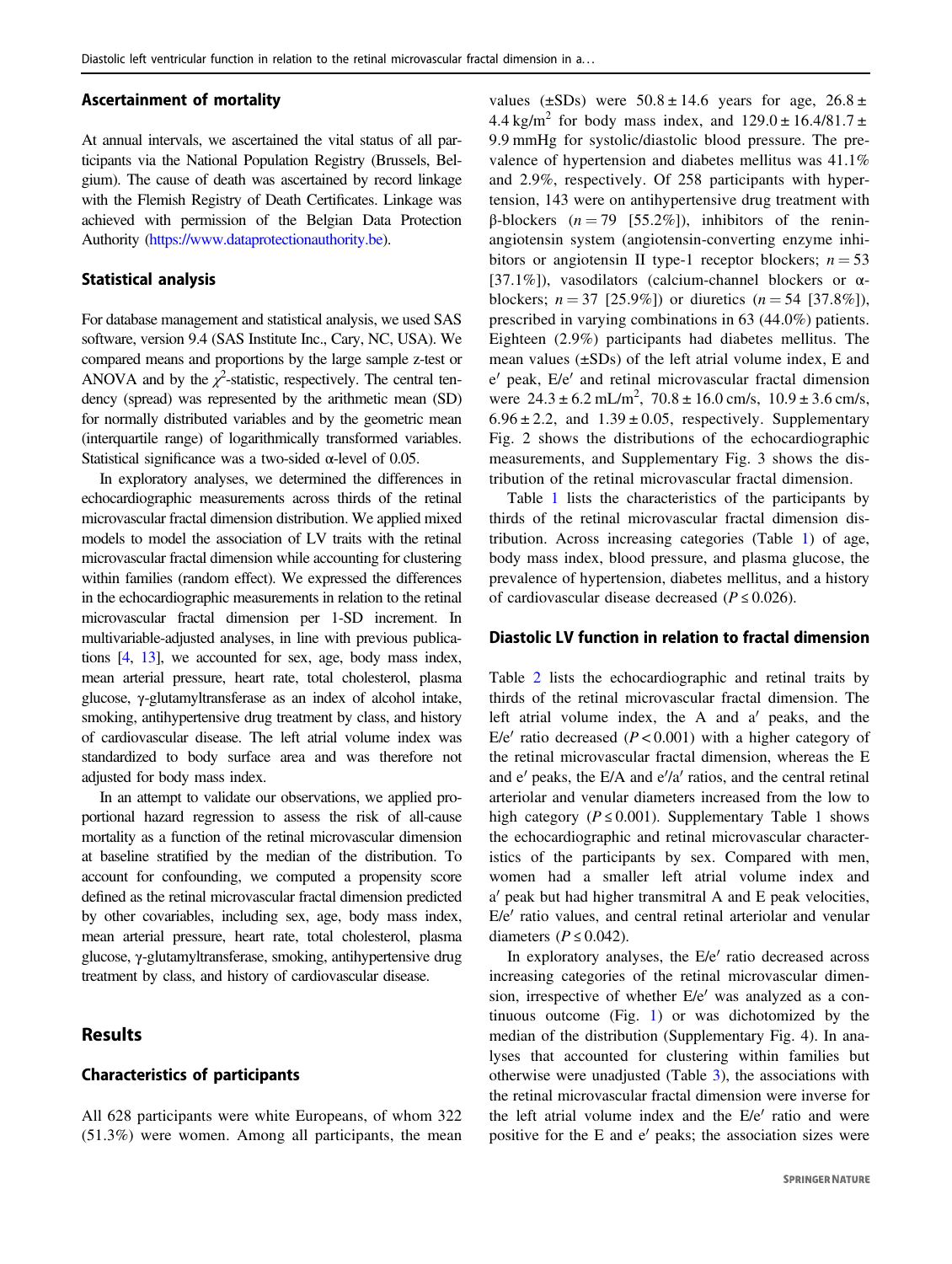| Characteristics                     | Category of fractal dimension |                             |                            | $P$ value |
|-------------------------------------|-------------------------------|-----------------------------|----------------------------|-----------|
| Limits                              | $\leq 1.372$                  | $1.372 - 1.415$             | >1.415                     |           |
| Number of participants (%)          | 209 (33.3)                    | 210 (33.4)                  | 209 (33.3)                 |           |
| All participants in category        |                               |                             |                            |           |
| Women                               | 97 (46.4)                     | 116(55.2)                   | 109(52.2)                  | 0.186     |
| Current smoking                     | 30(14.4)                      | 35(16.7)                    | 40(19.1)                   | 0.423     |
| Drinking alcohol                    | 83 (39.7)                     | 87 (41.4)                   | 73 (34.9)                  | 0.367     |
| Hypertension                        | 122 (58.4)                    | 88 $(41.9)^{\ddagger}$      | 48 $(23.0)^{\ddagger}$     | < 0.001   |
| Antihypertensive treatment          |                               |                             |                            |           |
| <b>Diuretics</b>                    | 33(15.8)                      | 16 $(7.6)^{\dagger}$        | $5(2.4)$ *                 | < 0.001   |
| $\beta$ -Blockers                   | 40(19.1)                      | $25(11.9)^*$                | 14(6.7)                    | 0.001     |
| <b>ACEIs or ARBs</b>                | 38 (18.2)                     | 11 $(5.2)^{\ddagger}$       | 4(1.9)                     | < 0.001   |
| CCBs or $\alpha$ -blockers          | 23(11.0)                      | $12(5.7)^{*}$               | 2 $(1.0)^{\dagger}$        | < 0.001   |
| Diabetes mellitus                   | 12(5.7)                       | 5(2.4)                      | 1(0.5)                     | 0.005     |
| History of CVD                      | 16(7.7)                       | 3 $(1.4)^{\dagger}$         | 3(1.4)                     | < 0.001   |
| Mean of characteristic              |                               |                             |                            |           |
| Age (years)                         | $58.2 \pm 14.3$               | $50.0 \pm 13.1^{\ddagger}$  | $44.3 \pm 12.9^{\ddagger}$ | < 0.001   |
| Body mass index (kg/m2)             | $27.3 \pm 4.3$                | $26.8 \pm 4.6$              | $26.2 \pm 4.3$             | 0.026     |
| Systolic pressure (mmHg)            | $135.8 \pm 17.6$              | $128.0 \pm 14.3^{\ddagger}$ | $123.1 \pm 14.6^{\dagger}$ | < 0.001   |
| Diastolic pressure (mmHg)           | $82.6 \pm 9.5$                | $83.2 \pm 9.7$              | $79.2 \pm 10.1^{\ddagger}$ | < 0.001   |
| Total cholesterol (mmol/L)          | $5.06 \pm 0.96$               | $5.10 \pm 0.91$             | $4.98 \pm 0.89$            | 0.350     |
| $\gamma$ -glutamyltransferase (U/L) | $30.0(9.7-70.8)$              | $22.6(6.4 - 49.4)$          | $17.0(4.7-48.3)$           | 0.008     |
| Plasma glucose (mmol/L)             | $5.04 \pm 0.80$               | $4.82 \pm 0.65^{\ddagger}$  | $4.73 \pm 0.39$            | < 0.001   |

For continuously distributed characteristics, the arithmetic mean (±SD) was given and the geometric mean (interquartile range) for the logarithmically transformed distribution of  $\gamma$ -glutamyltransferase. Body mass index was body weight in kilogram divided by height in meter squared. Hypertension was a blood pressure (average of five consecutive readings) of ≥140 mmHg systolic or ≥90 mmHg diastolic or use of antihypertensive drugs. Diabetes mellitus was fasting plasma glucose of ≥126 mg/dL (7.0 mmol/L) or use of antidiabetic agents

ACEIs angiotensin-converting enzyme inhibitors, ARBs angiotensin-receptor blockers, CCBs calciumchannel blockers, CVD cardiovascular disease

P values are for the difference in prevalence  $(\chi^2$  test) or mean (ANOVA) across categories of retinal microvascular fractal dimension. Significance of the difference with the adjacent lower category:  $P \le 0.05$ ;  $P \leq 0.01$ ;  $P \leq 0.001$ 

 $-1.49 \text{ mL/m}^2$ ,  $-0.74$ , 2.57 cm/s, and 1.34 cm/s, respectively. With adjustments applied as described in the statistical methods, a 1-SD increment in the retinal microvascular fractal dimension was associated with a lower E/e′ ratio  $(-0.19; P = 0.013;$  $(-0.19; P = 0.013;$  $(-0.19; P = 0.013;$  Table 3).

#### Total mortality and retinal fractal dimension

Over a median follow-up of 5.3 years (5th–95th percentile interval, 3.2–8.7 years), 18 deaths occurred, of which 3 (16.7%) were cardiovascular deaths. HF was not the immediate cause of death in any of the patients but was a contributory cause in two patients. Compared with the high median group of retinal fractal dimension distribution, the low median group had a higher incidence of all-cause mortality (Fig. [2\)](#page-5-0). The hazard ratio expressing the crude risk of all-cause mortality associated with a 1-SD increment in

<span id="page-3-0"></span>Table 1 Characteristics of participants by thirds of the fractal dimension distribution

> the retinal microvascular fractal dimension was 0.36 (95% confidence interval [CI],  $0.23-0.57$ ;  $P < 0.001$ ). In a model adjusted for the propensity score, the hazard ratio was 0.57  $(0.34-0.96; P = 0.035)$ . In receiver operating characteristic plots (Supplementary Fig. 5), adding the retinal microvascular fractal dimension to the  $E/e'$  ratio increased ( $P =$ 0.048) the area under the curve from 0.74 (0.61–0.87) to 0.83 (0.72–0.94).

#### **Discussion**

Assuming that the retinal microvasculature might provide a window representative of the myocardial microcirculation, the key finding of our study was that parameters of diastolic function, i.e., the Doppler-derived mitral inflow velocity (E peak) and mitral annular early diastolic velocity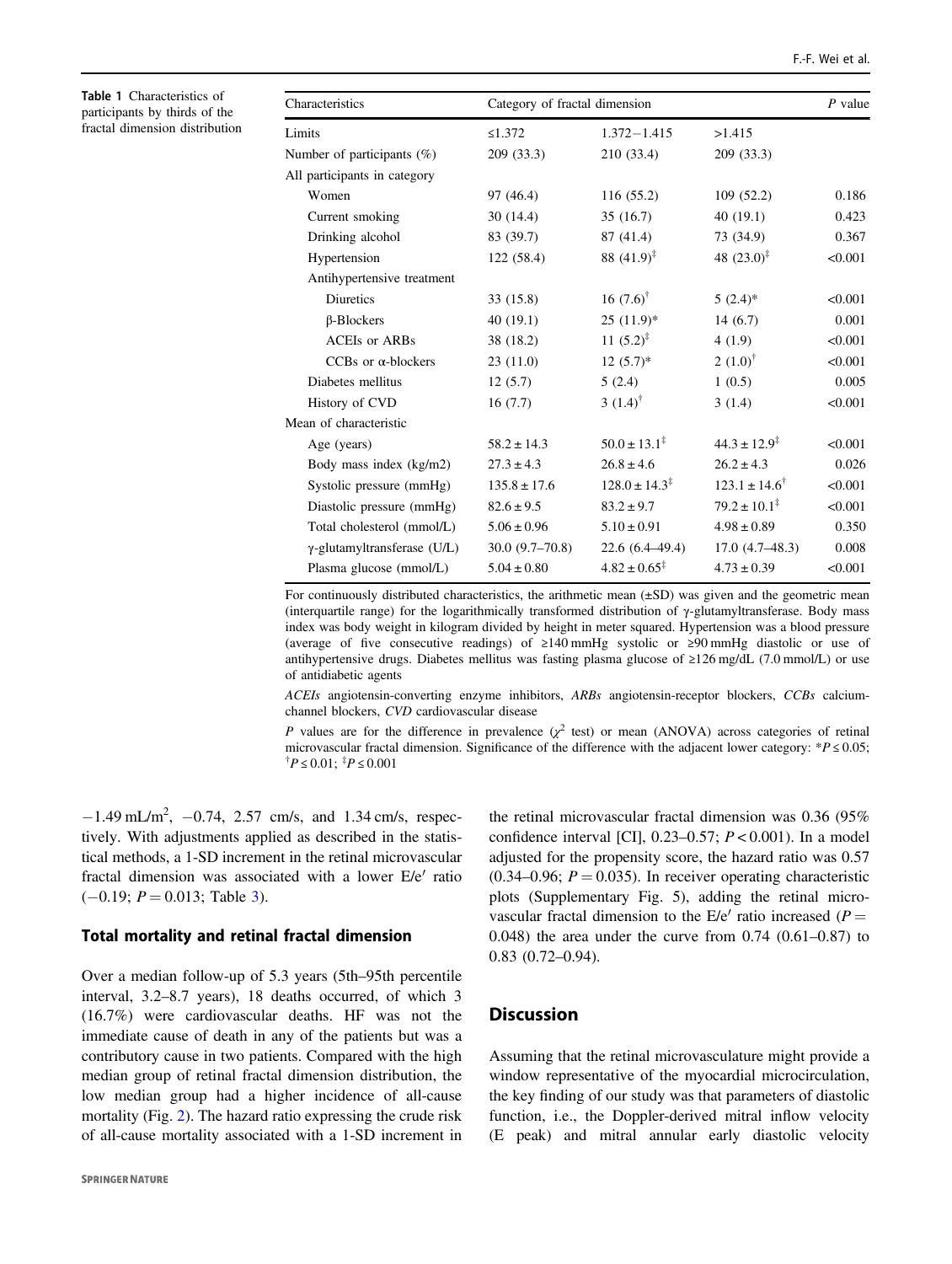j.

<span id="page-4-0"></span>Table 2 Echocardiographic and retinal traits by thirds of retinal microvascular fractal dimension distribution

| Characteristics               |                  | Category of fractal dimension |                             |         |
|-------------------------------|------------------|-------------------------------|-----------------------------|---------|
| Limits                        | $\leq 1.372$     | $1.372 - 1.415$               | >1.415                      |         |
| Number of participants $(\%)$ | 209(33.3)        | 210 (33.4)                    | 209 (33.3)                  |         |
| Echocardiographic             |                  |                               |                             |         |
| LAVI $(mL/m2)$                | $26.2 \pm 6.9$   | $23.7 \pm 5.9^{\ddagger}$     | $23.1 \pm 5.3$              | < 0.001 |
| A peak $\text{(cm/s)}$        | $65.5 \pm 16.2$  | $58.7 \pm 14.4^{\ddagger}$    | $53.6 \pm 12.5^{\ddagger}$  | < 0.001 |
| $E$ peak $(cm/s)$             | $67.9 \pm 16.3$  | $70.6 \pm 16.0$               | $73.9 \pm 15.2^*$           | 0.001   |
| $E/A$ ratio                   | $1.12 \pm 0.45$  | $1.29 \pm 0.49^{\ddagger}$    | $1.46 \pm 0.49^{\ddagger}$  | < 0.001 |
| $e'$ peak $(cm/s)$            | $9.34 \pm 3.4$   | $11.0 \pm 3.3^{\ddagger}$     | $12.4 \pm 3.3^{\ddagger}$   | < 0.001 |
| $a'$ peak (cm/s)              | $9.91 \pm 2.2$   | $9.34 \pm 2.0^{\dagger}$      | $8.75 \pm 1.9$ <sup>†</sup> | < 0.001 |
| $e^{\prime}/a^{\prime}$ ratio | $1.05 \pm 0.62$  | $1.30 \pm 0.64^{\ddagger}$    | $1.57 \pm 0.73^{\ddagger}$  | < 0.001 |
| $E/e'$ ratio                  | $7.88 \pm 2.8$   | $6.77 \pm 1.8^{\ddagger}$     | $6.22 \pm 1.5^{\dagger}$    | < 0.001 |
| Retinal                       |                  |                               |                             |         |
| $CRAE$ ( $\mu$ m)             | $153.1 \pm 13.2$ | $155.4 \pm 12.2^*$            | $159.2 \pm 11.5^{\dagger}$  | < 0.001 |
| $CRVE$ ( $\mu$ m)             | $222.1 \pm 18.8$ | $228.2 \pm 17.6^{\ddagger}$   | $231.9 \pm 16.2^*$          | < 0.001 |
| <b>AVR</b>                    | $0.69 \pm 0.05$  | $0.68 \pm 0.05$               | $0.69 \pm 0.05$             | 0.178   |
| Fractal dimension             | $1.33 \pm 0.03$  | $1.39 \pm 0.01^{\ddagger}$    | $1.44 \pm 0.02^{\ddagger}$  | < 0.001 |
|                               |                  |                               |                             |         |

LAVI left atrial volume index, CRAE central retinal arteriolar equivalent, CRVE central retinal venular equivalent, AVR arteriole-to-venule diameter ratio

P values are for the difference in means (ANOVA) across categories of retinal microvascular fractal dimension. Significance of the difference with the adjacent lower category: \* $P \le 0.05$ ;  $^{\dagger}P \le 0.01$ ;  $^{\dagger}P \le 0.001$ 



Fig. 1 E/e' ratio by thirds of the retinal microvascular fractal dimension distribution in unadjusted analyses (A), in analyses adjusted for sex and age (B), and in analyses additionally adjusted for body mass index, mean arterial pressure, heart rate, total cholesterol, plasma

Table 3 Association of left ventricular diastolic function with retinal microvascular fractal dimension

glucose, γ-glutamyltransferase as an index of alcohol intake, smoking, antihypertensive drug treatment by class, and history of cardiovascular disease  $(C)$ . The P value is for the trend. Bars indicate the SE

| Echocardiographic traits | Unadjusted models              |           | Adjusted models                |           |
|--------------------------|--------------------------------|-----------|--------------------------------|-----------|
|                          | Estimate (95% CI)              | $P$ value | Estimate $(95\% \text{ CI})$   | $P$ value |
| LAVI $(mL/m2)$           | $-1.49$ ( $-1.98$ to $-1.01$ ) | <0.001    | $0.01$ (-0.45 to 0.47)         | 0.964     |
| $E$ peak $(cm/s)$        | $2.57(1.31-3.84)$              | <0.001    | $-1.42$ (-2.61 to -0.23)       | 0.020     |
| $e'$ peak (cm/s)         | $1.34(1.07-1.60)$              | <0.001    | $-0.06$ $(-0.23-0.10)$         | 0.446     |
| $E/e'$ ratio             | $-0.74$ ( $-0.91$ to $-0.57$ ) | <0.001    | $-0.19$ ( $-0.35$ to $-0.04$ ) | 0.013     |

Association sizes (95% confidence interval) express the difference in the echocardiographic traits per 1-SD increment in the retinal microvascular fractal dimension. All estimates accounted for clustering within families. Adjusted models accounted for sex, age, body mass index, mean arterial pressure (diastolic blood pressure plus one-third of pulse pressure), heart rate, total cholesterol, plasma glucose, γ-glutamyltransferase as an index of alcohol consumption, smoking, antihypertensive drug treatment by class, and history of cardiovascular disease. LAVI was standardized to body surface area and was therefore not adjusted for body mass index.

LAVI left atrial volume index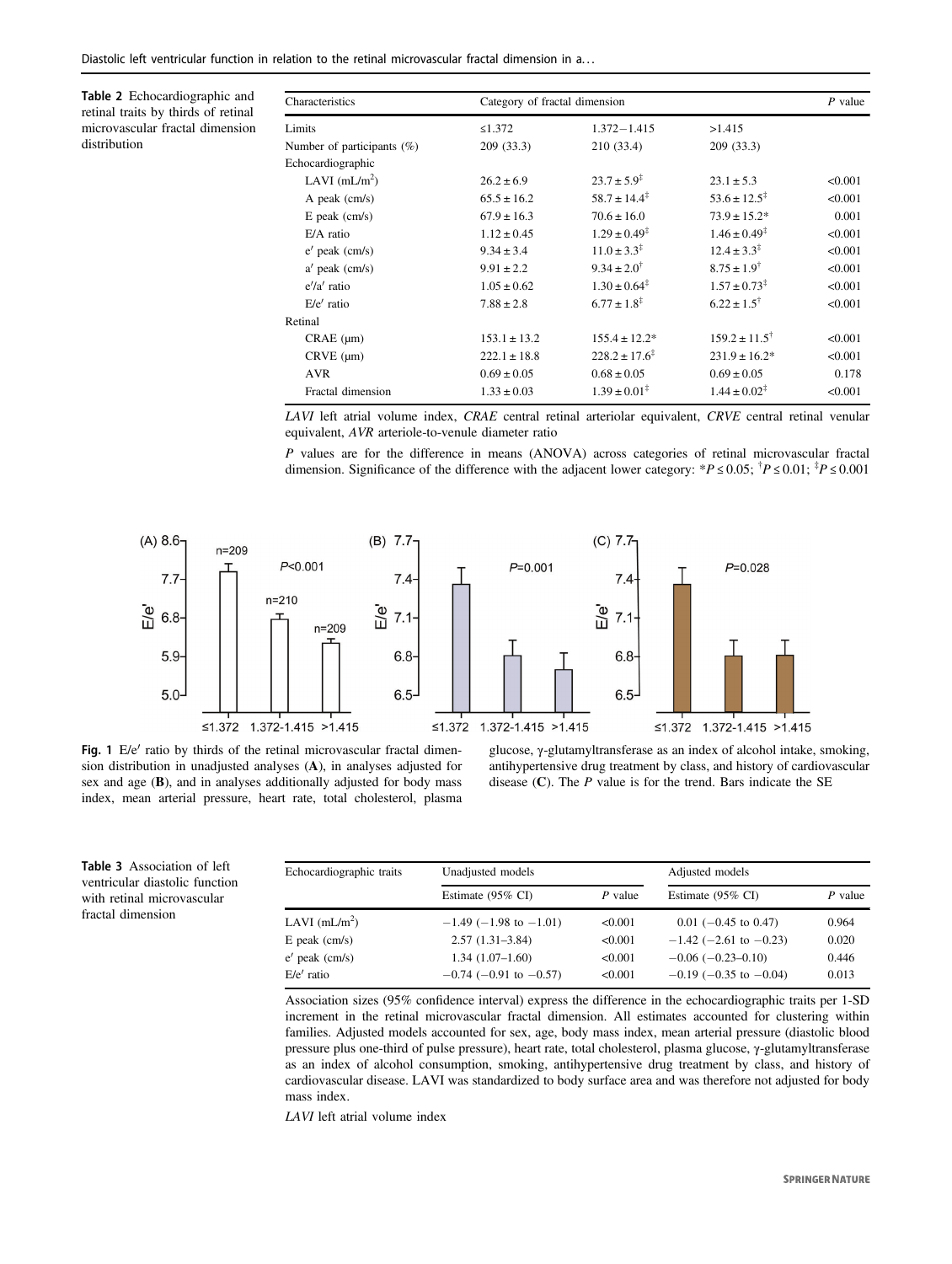<span id="page-5-0"></span>

Fig. 2 Cumulative incidence of all-cause mortality by the median retinal microvascular fractal dimension at baseline in 628 participants. The mean levels of the retinal microvascular fractal dimension (interquartile range) in the low and high groups were 1.350 (1.329–1.378) and 1.430 (1.409–1.445), respectively. The P value is for the between-group difference. Vertical lines denote the SE. The median follow-up was 5.3 years

(E/e′ ratio), were inversely associated with the retinal microvascular fractal dimension. This association persisted after adjustment for sex, age, body mass index, mean arterial pressure, and other potential confounders.

The retinal microvascular fractal dimension is a mathematical measure that quantifies complex geometric patterns of the retinal microvascular network [\[10](#page-6-0)]. A lower fractal dimension signifies a sparser retinal microvascular network. Previous studies have demonstrated that the retinal microvascular fractal dimension is associated with hypertension [\[19](#page-7-0)], diabetic retinopathy [[20\]](#page-7-0), chronic kidney disease [\[21](#page-7-0)], stroke [\[22](#page-7-0)], and coronary heart disease [\[12](#page-6-0)]. In a casecontrol study of 557 patients with ischemic stroke and 557 controls, the retinal microvascular fractal dimension was lower (1.379 vs. 1.421;  $P < 0.001$ ) in cases than in controls [\[22](#page-7-0)]. In a population study of 3303 adults (age,  $\geq 49$  years), the multivariable-adjusted hazard ratio of coronary mortality  $(n = 468)$  in the lowest fourth of the distribution of the retinal microvascular fractal dimension relative to mediumlow and medium-high fourths was 1.51 (95% CI 1.17–1.94;  $P = 0.002$ ) [\[12](#page-6-0)]. Furthermore, in 180 type-1 diabetic patients followed for 16 years, a lower retinal microvascular dimension predicted incident neuropathy (adjusted odds ratio per 0.01 fractal dimension decrease, 1.17; 95% CI, 1.01–1.36) and nephropathy (adjusted odds ratio, 1.40; 95% CI, 1.10–1.79), supporting our assumption that the retinal microvasculature is representative of the microvasculature in distant organs, particularly in the peripheral nervous system and the kidney in this study. Along similar lines, the E/e′ ratio, a measure of diastolic LV filling pressure, confers risk, as demonstrated in 816 high-risk hypertensive patients enrolled in the Anglo-Scandinavian Cardiac Outcomes

Trial [[23\]](#page-7-0). Over 4.2 years of follow-up (mean), 56 cardiac endpoints occurred. The multivariable-adjusted hazard ratio for a 1-unit increment in E/e′ was 1.17 (95% CI, 1.05–1.29;  $P = 0.003$  [\[23](#page-7-0)]. Other studies confirmed the risk associated with the E/e' ratio in diabetic patients [[24\]](#page-7-0) and in the general population [\[25](#page-7-0)].

Two observations provide validation of our key results. First, the echocardiographic and retinal microvascular traits showed the established sex differences. Compared with men, women had a smaller left atrial volume index and a′ peak but had higher transmitral A and E peak velocities, E/e′ ratio values, and central retinal arteriolar and venular diameters. Second, total mortality over a median follow-up of 5.3 years was substantially lower with a greater retinal microvascular fractal dimension as measured at the time of echocardiographic and retinal phenotyping. The hazard ratio was 0.36 (95% CI, 0.23-0.57;  $P < 0.001$ ). This observation was consistent with the adjustment for propensity score. Similar to other investigators [[26\]](#page-7-0), we chose this modality of adjustment in view of the low number of fatal endpoints. The strong points of our study also include the population-based design, which is less prone to bias than observations in patient cohorts; the application of a validated computer-assisted technique for the off-line analysis of the retinal microvasculature [[27\]](#page-7-0); and the high intra- and interobserver reproducibility in reading the retinal traits [\[17](#page-7-0)]. However, our study also has potential limitations, including its cross-sectional design, which precludes direct causal inferences, and its generalizability to populations with a different lifestyle, those living under different environmental conditions, or those belonging to other ethnicities. Of 921 participants, 290 (31.5%) had no gradable echocardiographic or retinal images and were therefore excluded from the current analysis. However, compared with those 290 subjects, participants with both gradable echocardiographic and retinal images available for analysis had similar ( $P \le 0.072$ ) sex distribution, body mass index, diastolic blood pressure, and prevalence of smoking and alcohol intake but were on average 5.2 years older  $(P <$ 0.001) and, therefore, had a slightly higher  $(+5.7 \text{ mmHg})$ ,  $P < 0.001$ ) systolic blood pressure. FLEMENGHO is a population-based study. The prevalence of asymptomatic diastolic LV dysfunction was approximately 27% [[4\]](#page-6-0). Guideline-proposed thresholds for the E/e′ ratio were derived in symptomatic patients [[28\]](#page-7-0) but are not applicable to asymptomatic people randomly recruited from the population. We constructed thresholds for the echocardiographic indexes of diastolic left ventricle dysfunction in the general population using age-specific criteria derived from a normal reference group nested within FLEMENGHO [[4\]](#page-6-0). These thresholds were reproduced in a randomly recruited Polish population sample [\[5](#page-6-0)]. Our current study only included patients with subclinical diastolic left LV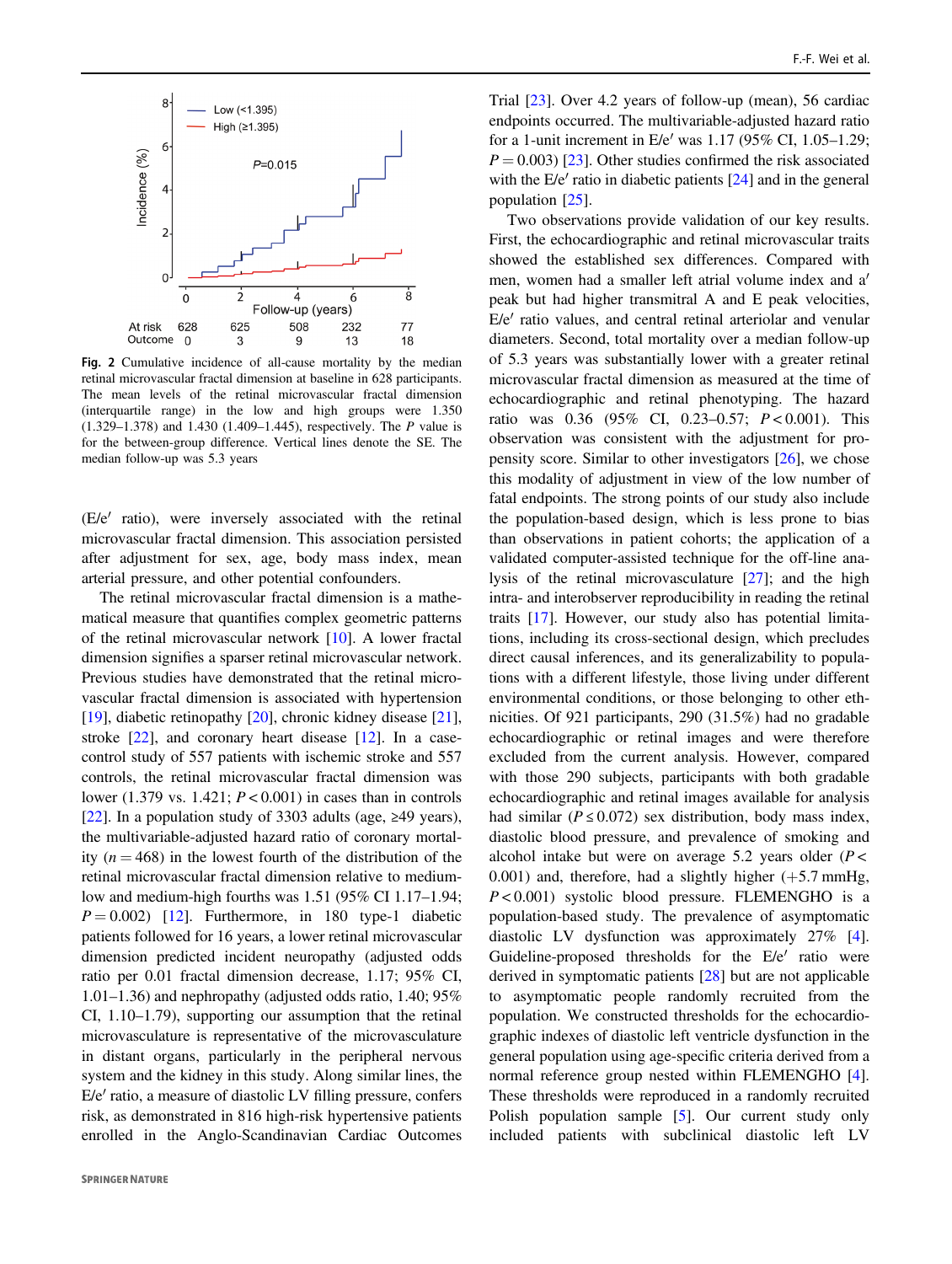<span id="page-6-0"></span>dysfunction, but no patients had overt HF. This precludes any inference with regard to systolic or diastolic heart failure.

In Flemish individuals randomly recruited from the general population, a lower retinal microvascular fractal dimension was associated with greater E/e′, a measure of LV filling pressure. These observations can potentially be translated into new strategies for prevention in individuals at risk of diastolic LV dysfunction. In randomly recruited European population samples, the frequency of asymptomatic echocardiographically diagnosed diastolic LV dysfunction was as high as  $25\%$  [4, 5], with a 10% risk of progression to HF over 5 years [6]. Once HF was diagnosed, over 40% of patients died within 1 year of their first hospitalization, and 25% were readmitted within 1 year [\[29](#page-7-0)]. Assessment of the retinal microvasculature may help to provide the means to stratify HF risk and to initiate preventive measures in a timely manner, long before irreversible cardiac damage sets in. According to current guidelines, prevention should focus on managing the risk factors for LV dysfunction [[30\]](#page-7-0), such as hypertension, obesity, dyslipidemia, progressive renal dysfunction, and insulin resistance.

Acknowledgements The authors gratefully acknowledge the clerical assistance of Vera De Leebeeck and Renilde Wolfs.

Funding The European Union (HEALTH-F7-305507-HOMAGE), the European Research Council (Advanced Researcher Grant 2011- 294713-EPLORE and Proof-of-Concept Grant 713601-uPROPHET), the European Research Area Net for Cardiovascular Diseases (JTC2017-046-PROACT), and the Research Foundation Flanders, Ministry of the Flemish Community, Brussels, Belgium (G.0881.13) supported the Studies Coordinating Centre in Leuven. The manuscript was also supported by the National Natural Science Foundation of China (82000372) and China Postdoctoral Science Foundation (2019M663312). The NPA Alliance for the Promotion of Preventive Medicine (APPREMED), Mechelen, Belgium received a nonbinding grant from OMRON Healthcare Co. Ltd., Kyoto, Japan.

Author contributions JAS conceived and coordinated the Flemish Study on Environment, Genes and Health Outcomes (FLEMENGHO). LT, TK, and JAS constructed the FLEMENGHO database. F-FW, NC, Z-YZ, and JD Melgarejo performed the field work. HAJ Struijker-Boudier supervised the measurements of retinal microvascular phenotypes. TK supervised the echocardiographic off-line analysis. CL, PV and Y-GD provided insightful comments for the interpretation of the results. F-FW and JAS wrote the first draft of the manuscript. All authors interpreted the results, commented on successive drafts, and approved the final version.

#### Compliance with ethical standards

Conflict of interest The authors declare that they have no conflict of interest.

Publisher's note Springer Nature remains neutral with regard to jurisdictional claims in published maps and institutional affiliations.

Open Access This article is licensed under a Creative Commons Attribution 4.0 International License, which permits use, sharing, adaptation, distribution and reproduction in any medium or format, as long as you give appropriate credit to the original author(s) and the source, provide a link to the Creative Commons license, and indicate if changes were made. The images or other third party material in this article are included in the article's Creative Commons license, unless indicated otherwise in a credit line to the material. If material is not included in the article's Creative Commons license and your intended use is not permitted by statutory regulation or exceeds the permitted use, you will need to obtain permission directly from the copyright holder. To view a copy of this license, visit [http://creativecommons.](http://creativecommons.org/licenses/by/4.0/) [org/licenses/by/4.0/](http://creativecommons.org/licenses/by/4.0/).

#### References

- 1. Bui AL, Horwich TB, Fonarow GC. Epidemiology and risk profile of heart failure. Nat Rev Cardiol. 2011;8:30–41.
- 2. Cook C, Cole G, Asaria P, Jabbour R, Francis DP. The annual global economic burden of heart failure. Int J Cardiol. 2014;171:368–76.
- 3. Paulus WJ, Tschöpe C. A novel paradigm for heart failure with preserved ejection fraction. J Am Coll Cardiol. 2013;62:263–71.
- 4. Kuznetsova T, Herbots L, López B, Jin Y, Richart T, Thijs L, et al. Prevalence of left ventricular diastolic dysfunction in a general population. Circ Heart Fail. 2009;2:105–12.
- 5. Kloch-Badelek M, Kuznetsova T, Sakiewicz W, Tikhonoff V, Ryabikov A, González A, et al. Prevalence of diastolic left ventricular dysfunction in European populations based on crossvalidated diagnostic thresholds. Cardiovasc Ultrasound. 2012;10. <https://doi.org/10.1186/1476-7120-10-10>.
- 6. Sharrett AR, Hubbard LD, Cooper LS, Sorlie PD, Brothers RJ, Nieto FJ, et al. Retinal arteriolar diameters and elevated blood pressure. The Atherosclerosis Risk in Communities Study. Am J Epidemiol. 1999;150:263–70.
- 7. Nieuwdorp M, Holleman F, de Groot E, Vink H, Gort J, Kontush A, et al. Perturbation of hyaluronan metabolism predisposes patients with type 1 diabetes mellitus to atherosclerosis. Diabetologia. 2007;50:1288–93.
- 8. Liew G, Wang JJ, Mitchell P, Wong TY. Retinal vascular imaging: a new tool in microvascular disease research. Circ Cardiovasc Imaging. 2008;1:156–61.
- 9. Wei FF, Zhang ZY, Petit T, Cauwenberghs N, Gu YM, Thijs L, et al. Retinal microvascular diameter, a hypertension-related trait, in ECG-gated vs. non-gated images analyzed by IVAN and SIVA. Hypertens Res. 2016;39:886–92.
- 10. Patton N, Aslam TM, MacGillivray T, Deary IJ, Dhillon B, Eikelboom RH, et al. Retinal image analysis: concepts, applications and potential. Prog Retin Eye Res. 2006;25:99–127.
- 11. Broe R, Rasmussen ML, Frydkjaer-Olsen U, Olsen BS, Mortensen HB, Peto T, et al. Retinal vascular fractals predict long-term microvascular complications in type 1 diabetes mellitus: the Danish Cohort of Pediatric Diabetes 1987 (DCPD1987). Diabetologia. 2014;57:2215–21.
- 12. Liew G, Mitchell P, Rochtchina E, Wong TY, Hsu W, Lee ML, et al. Fractal analysis of retinal microvasculature and coronary heart disease mortality. Eur Heart J. 2011;32:422–9.
- 13. Kuznetsova T, Thijs L, Knez J, Cauwenberghs N, Petit T, Gu YM, et al. Longitudinal changes in left ventricular diastolic function in a general population. Circ Cardiovasc Imaging. 2015;8:e002882.
- 14. World Medical Association. World Medical Association Declaration of Helsinki. Ethical principles for medical research involving human subjects. J Am Med Ass. 2013;310:2191–4.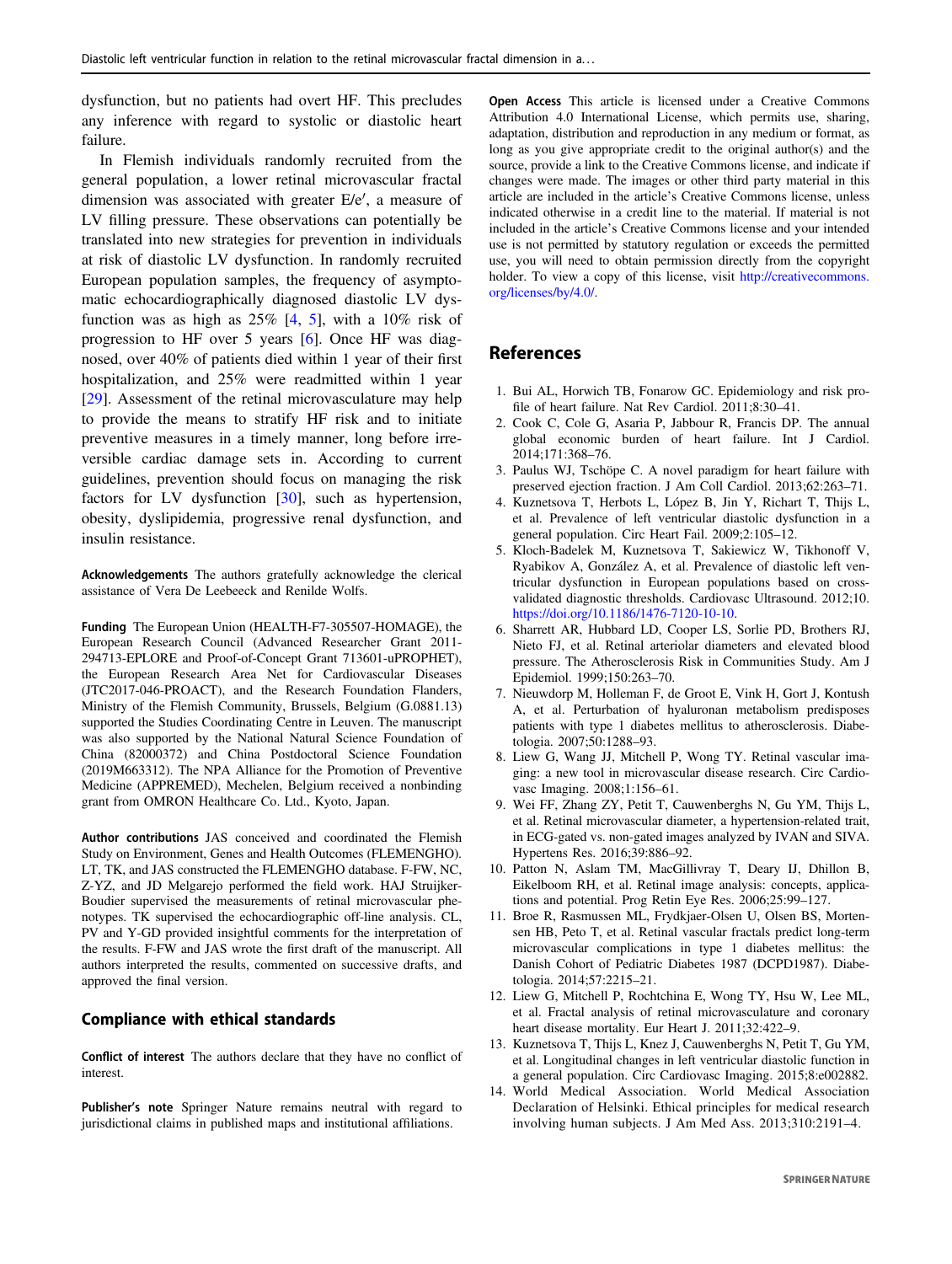- <span id="page-7-0"></span>15. Yang WY, Petit T, Thijs L, Zhang ZY, Jacobs L, Hara A, et al. Coronary risk in relation to genetic variation in MEOX2 and TCF15 in a Flemish population. BMC Genet. 2015;16:116.
- 16. Huang F, Dashtbozorg B, Zhang J, Bekkers E, Abbasi-Sureshjani S, Berendschot TTJM. et al. Reliability of using retinal fractal dimensions as a biomarker in the diabetic retinopathy detection. J Ophtalmol. 2016;2016:6259047. <https://doi.org/10.1155/2016/6259047>.
- 17. Huang QF, Wei FF, Zhang ZY, Raaijmakers A, Asayama K, Thijs L, et al. Reproducibility of retinal microvasculaar traits decoded by the Singapore I Vessel Assessment Software across the human age range. Am J Hypertens. 2017. [https://doi.org/10.1093/ajh/](https://doi.org/10.1093/ajh/hpx202) [hpx202](https://doi.org/10.1093/ajh/hpx202).
- 18. Nagueh SF, Smiseth OA, Appleton CP, Byrd BF3, Dokainish H, Edvardsen T. et al. Recommendations for the evaluation of left ventricular diastolic function by echocardiography: an update from the American Society of Echocardiography and the European Association of Cardiovascular Imaging. J Am Soc Echocardiogr. 2016;29:277–314.
- 19. Liew G, Wang JJ, Cheung N, Zhang YP, Hsu W, Lee ML, et al. The retinal vasculature as a fractal: methodology, reliability, and relationship to blood pressure. Ophthalmology. 2008;115:1951–6.
- 20. Grauslund J, Green A, Kawasaki R, Hodgson L, Sjølie AK, Wong TY. Retinal vascular fractals and microvascular and macrovascular complications in type 1 diabetes. Ophthalmology. 2010; 117:1400–5.
- 21. Sng CC, Sabanayagam C, Lamoureux EL, Liu E, Lim SC, Hamzah H, et al. Fractal analysis of the retinal vasculature and chronic kidney disease. Nephrol Dial Transpl. 2010;25:2252–8.
- 22. Ong YT, De Silva DA, Cheung CY, Chang HM, Chen CP, Wong MC, et al. Microvascular structure and network in the retina of patients with ischemic stroke. Stroke. 2013;44:2121–7.
- 23. Sharp ASP, Tapp RJ, McG Thom SA, Francis DP, Hughes AD, Stanton AV, et al. Tissue Doppler E/E' ratio is a powerful predictor of primary cardiac events in a hypertensive population: an ASCOT substudy. Eur Heart J. 2010;31:747–52.
- 24. Blomstrand P, Engvall M, Festin K, Lindstrõm T, Länne T, Maret E, et al. Left ventricular diastolic function, assessed by echocardiography and tissue Doppler imaging, is a strong predictor of cardiovascular events, superior to global left ventricular longitudinal strain, in patients with type 2 diabetes. Eur Heart J Cardiovascular Imaging. 2015;16:1000–7.
- 25. Redfield MM, Jacobsen SJ, Burnett JC Jr, Mahoney DW, Bailey KR, Rodeheffer RJ. Burden of systolic and diastolic ventricular dysfunction in the community: appreciating the scope of the heart failure epidemic. J Am Med Ass. 2003;289:194–202.
- 26. Halley CM, Houghtaling PL, Khalil MK, Thomas JD, Jaber WA. Mortality rate in patients with diastolic dysfunction and normal systolic function. Arch Intern Med. 2011;171:1082–7.
- 27. Wang JJ, Liew G, Klein R, Rochtchina E, Knudtson MD, Klein BEK, et al. Retinal vessel diameter and cardiovascular mortality: pooled data analysis from two older populations. Eur Heart J. 2007;28:1984–92.
- 28. Yancy CW, Jessup M, Bozkurt B, Butler J, Casey DE Jr, Drazner MH, Fonarow GC, Geraci SA, Horwich T, Januzzi JL, Johnson MR, Kasper EK, Levy WC, Masoudi FA, McBride PE, McMurray JJV, Mitchell JE, Peterson PN, Riegel B, Sam F, Stevenson LW, Tang WHW, Tsai EJ, Wilkoff BL. ACCF/AHA guideline for the management of heart failure: a report of the American College of Cardiology Foundation/American Heart Association Task Force on Practice Guidelines. J Am Coll Cardiol. 2013;2013: e147–239.
- 29. Wang H, Dwyer-Lindgren L, Lofgren KT, Rajaratnam JK, Marcus JR, Levin-Rector A, et al. Age-specific and sex-specific mortality in 187 countries, 1970–2010: a systematic analysis for the Global Burden of Disease Study 2010. Lancet. 2012;380:2071–94.
- 30. Prasad SB, Guppy-Coles KB, Holland D, Stanton T, Krishnasamy R, Whalley G, et al. Echocardiographic predictors of all-cause mortality in patients with left ventricular ejection fraction >35%: value of guideline based assessment of diastolic dysfunction. Int Cardiol Heart Vasc. 2019;24:100407.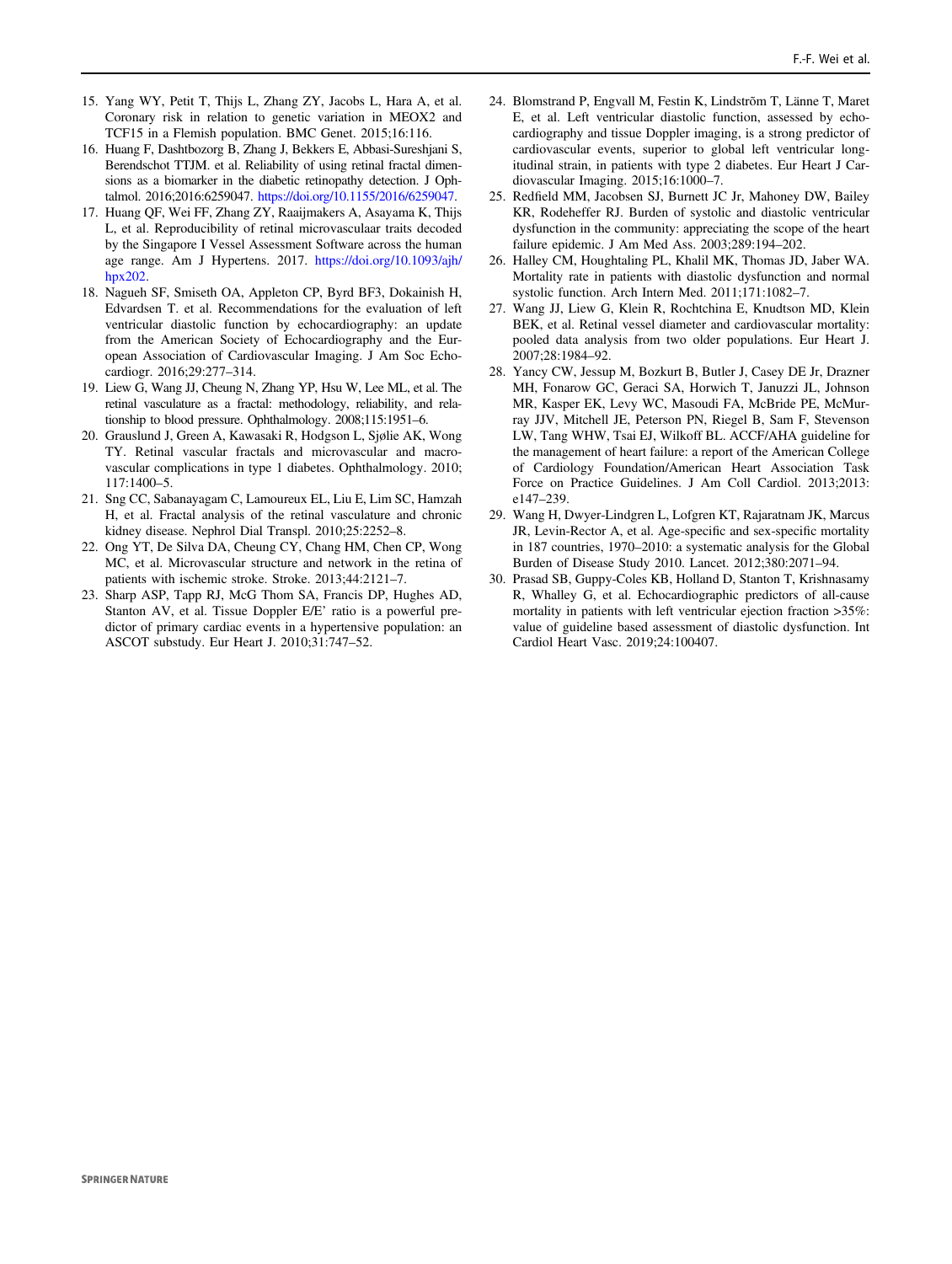# *Hypertension Research*

# **Data Supplement**

# **Diastolic left ventricular function in relation to retinal microvascular fractal dimension in a Flemish population**

Fang-Fei Wei, Lutgarde Thijs, Jesus D. Melgarejo, Nicholas Cauwenberghs, Zhen-Yu Zhang, Chen Liu, Tatiana Kuznetsova, Harry A.J. Struijker-Boudier, Peter Verhamme, Yu-Gang Dong, Jan A. Staessen\*

\* Correspondence to: Dr Jan A. Staessen, Studies Coordinating Centre, Research Unit Hypertension and Cardiovascular Epidemiology, KU Leuven Department of Cardiovascular Sciences, Campus Sint Rafaël, University of Leuven, Kapucijnenvoer 35, Box 7001, BE-3000 Leuven, Belgium; Email: jan.staessen@med.kuleuven.be.

## **Table of Contents**

| Supplementary Table 1  | Echocardiographic and Retinal Measurements by sex                                             | p <sub>2</sub> |
|------------------------|-----------------------------------------------------------------------------------------------|----------------|
| Supplementary Figure 1 | The retinal microvasculature as visualized by nonmydriatic photography                        | p3             |
| Supplementary Figure 2 | Frequency distributions of left atrial volume index (LAVI), E peak, e' peak and               | p4             |
|                        | $E/e'$ ratio                                                                                  |                |
| Supplementary Figure 3 | Frequency distribution of retinal microvascular fractal dimension                             | p5             |
| Supplementary Figure 4 | Prevalence of low and high $E/e'$ ratio ( $\leq 6.5$ and $> 6.5$ , respectively) by thirds of | p <sub>6</sub> |
|                        | the distribution of retinal microvascular fractal dimension                                   |                |
| Supplementary Figure 5 | Receiver operating characteristics plots discriminates the area under the                     | p7             |
|                        | curve between E/e' ratio (red line) and E/e' ratio plus retinal microvascular                 |                |
|                        | fractal dimension (blue line)                                                                 |                |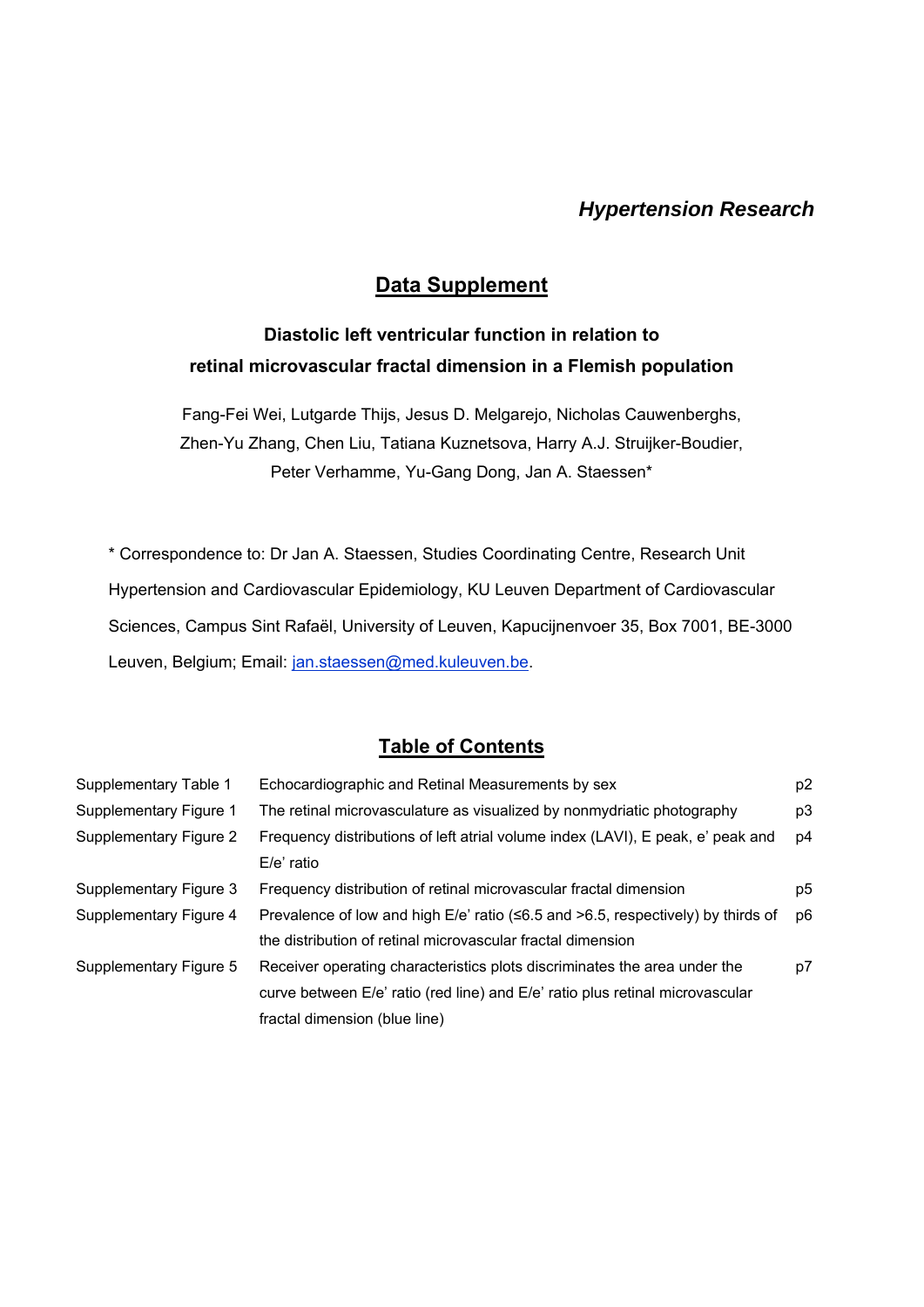| Characteristic                       | Men (N=306)     | Women (N=322)   | All (N=628)     |
|--------------------------------------|-----------------|-----------------|-----------------|
| Echocardiographic                    |                 |                 |                 |
| LA volume index (mL/m <sup>2</sup> ) | $25.7 \pm 6.6$  | 23.0±5.6‡       | $24.3 \pm 6.2$  |
| A peak (cm/s)                        | 56.0±14.5       | 62.3±15.3‡      | $59.2 \pm 15.2$ |
| E peak (cm/s)                        | 67.0±15.2       | 74.4±16.0‡      | 70.8±16.0       |
| E/A ratio                            | $1.29 \pm 0.50$ | $1.29 \pm 0.50$ | $1.29 \pm 0.50$ |
| e' peak (cm/s)                       | $10.8 \pm 3.6$  | $11.0 \pm 3.5$  | $10.9 \pm 3.6$  |
| a' peak (cm/s)                       | $9.61 \pm 2.1$  | $9.07 \pm 2.1$  | $9.33 \pm 2.1$  |
| e'/a' ratio                          | 1.26±0.69       | $1.35 \pm 0.70$ | $1.31 \pm 0.70$ |
| E/e' ratio                           | $6.61 \pm 1.9$  | 7.29±2.4‡       | $6.96 \pm 2.2$  |
| <b>Retinal arterioles</b>            |                 |                 |                 |
| $CRAE$ ( $\mu$ m)                    | 154.2±12.5      | 157.5±12.4‡     | 155.9±12.5      |
| Simple tortuosity                    | $1.10 \pm 0.03$ | $1.10 + 0.03$   | $1.10 \pm 0.03$ |
| Curvature tortuosity (x10-5)         | $4.98 \pm 1.3$  | $4.93 + 1.1$    | $4.95 \pm 1.2$  |
| Branching angle (°)                  | 82.4±12.5       | 82.8±11.1       | 82.6±11.8       |
| Asymmetry factor                     | $0.81 \pm 0.09$ | $0.81 \pm 0.08$ | $0.81 \pm 0.09$ |
| <b>Retinal venules</b>               |                 |                 |                 |
| CRVE (µm)                            | 225.9±18.0      | 228.8±18.0*     | 227.4±18.0      |
| Simple tortuosity                    | $1.10 \pm 0.01$ | $1.10 \pm 0.02$ | $1.10 \pm 0.02$ |
| Curvature tortuosity (x10-5)         | $5.20 \pm 0.95$ | $5.19 + 1.1$    | $5.19 \pm 1.1$  |
| Branching angle (°)                  | $82.1 \pm 8.7$  | $82.1 \pm 7.9$  | $82.1 \pm 8.3$  |
| Asymmetry factor                     | $0.75 \pm 0.09$ | $0.72 \pm 0.08$ | $0.72 \pm 0.08$ |
| <b>AVR</b>                           | $0.68 \pm 0.05$ | $0.69 \pm 0.05$ | $0.69 \pm 0.05$ |
| <b>Fractal dimension</b>             | $1.39 \pm 0.05$ | $1.39 \pm 0.05$ | $1.39 \pm 0.05$ |

**Supplementary Table 1** Echocardiographic and Retinal Measurements by Sex.

Abbreviations: AVR, arteriole-to-venule diameter ratio; CRAE, central retinal arteriolar diameter; CRVE, central retinal venular diameter; LA, left atrial. Values are means±SD. *P* values indicate significance of the differences between sex: \* *P*≤0.05; † *P*≤0.01; ‡ *P*≤0.01.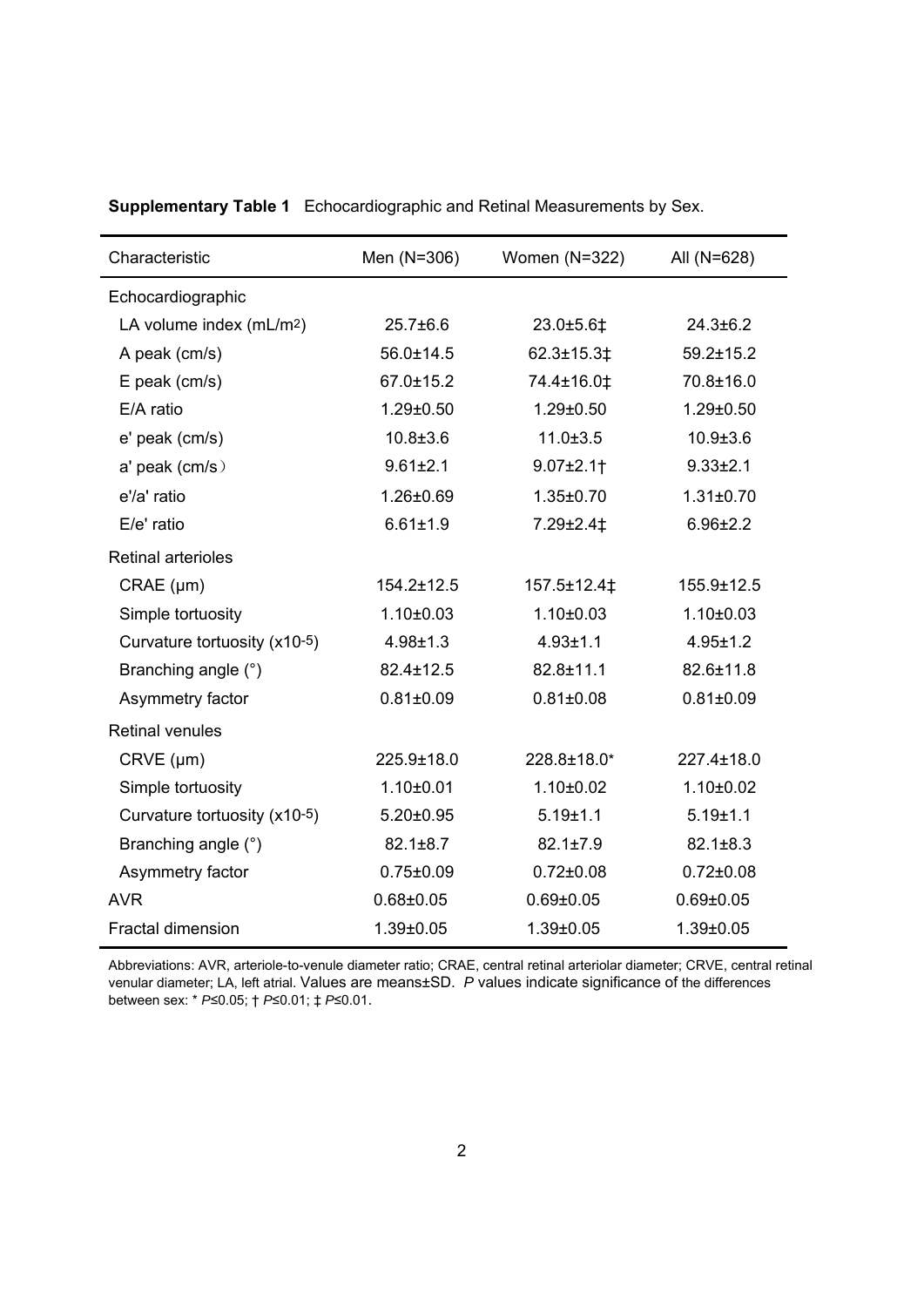

The retinal microvasculature as visualized by nonmydriatic photography. Arterioles are represented in red and venules in blue. The retinal microvascular traits, including the arteriolar and venular calibers and the fractal dimensions were measured using the validated computer assisted program SIVA (Singapore I Vessel Assessment, version 3.6, Singapore Eye Research Institute, Singapore) in zones B and C, which are respectively 0.5 to 2.0 disc diameters away of the optic disc margin.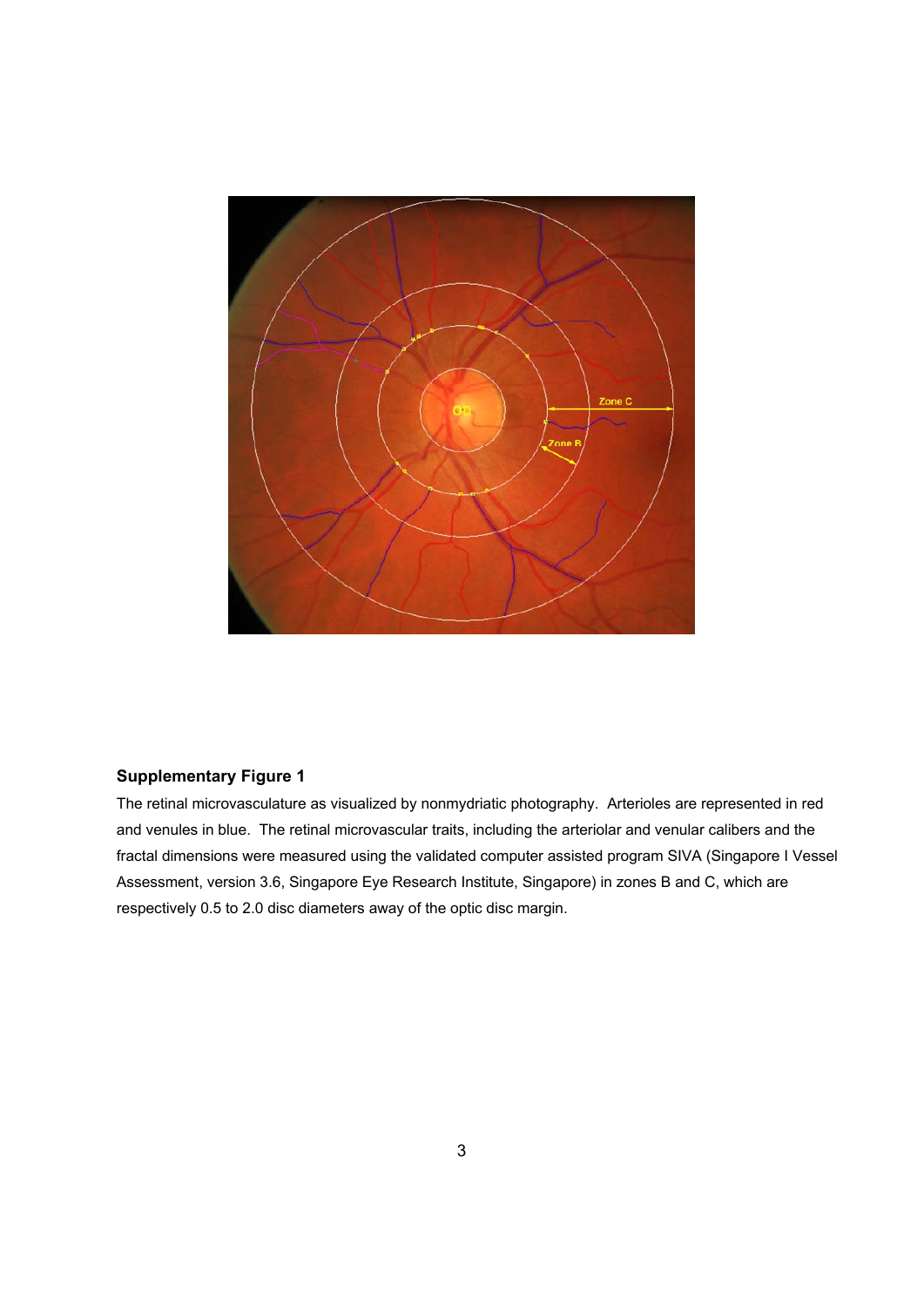

Frequency distributions of left atrial volume index (LAVI), E peak, e' peak and E/e' ratio.S, K and M are the coefficients of skewness and kurtosis, and the mean of LAVI, E peak, e' peak and E/e' ratio. The solid and dotted lines represent the normal and kernel density distributions. The *P* value is for departure of the actually observed distribution from normality according to the Shapiro-Wilk test.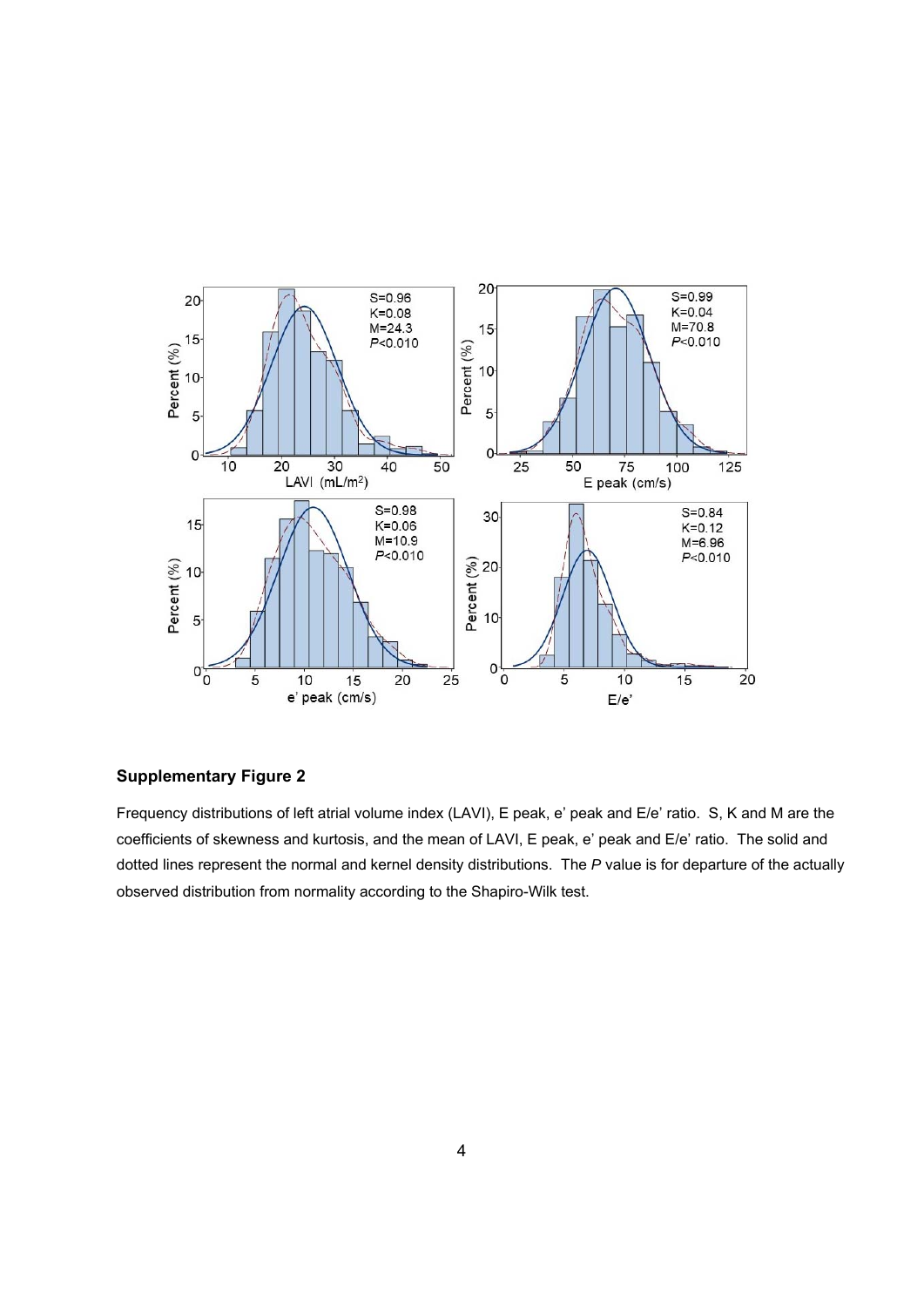

Frequency distribution of retinal microvascular fractal dimension.S, K and M are the coefficients of skewness and kurtosis, and the mean of retinal microvascular fractal dimension. The solid and dotted lines represent the normal and kernel density distributions. The *P* value is for departure of the actually observed distribution from normality according to the Shapiro-Wilk test.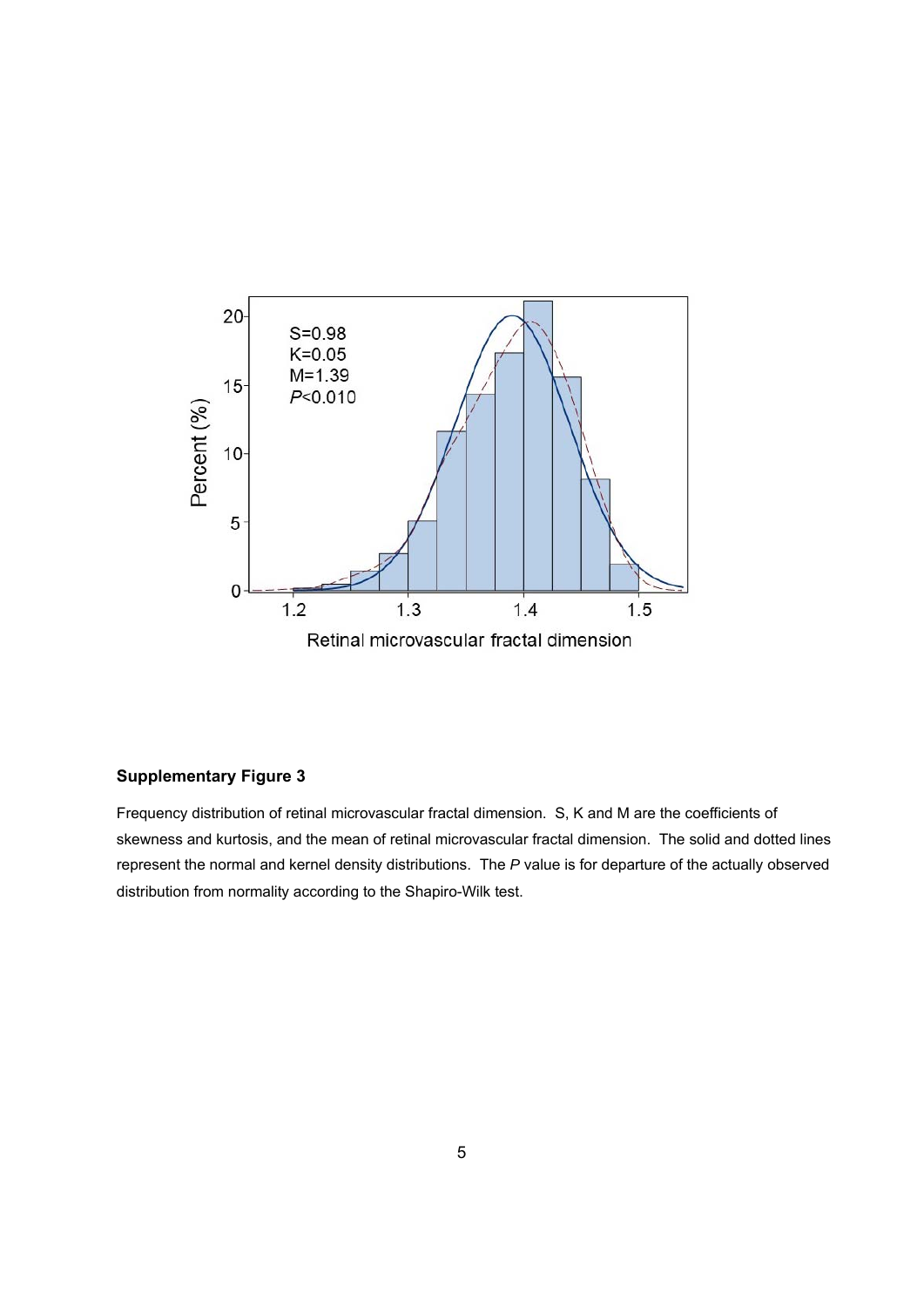

Prevalence of low and high E/e' ratio (≤6.5 and >6.5, respectively) by thirds of the distribution of retinal microvascular fractal dimension.The *P* value is for the trend.